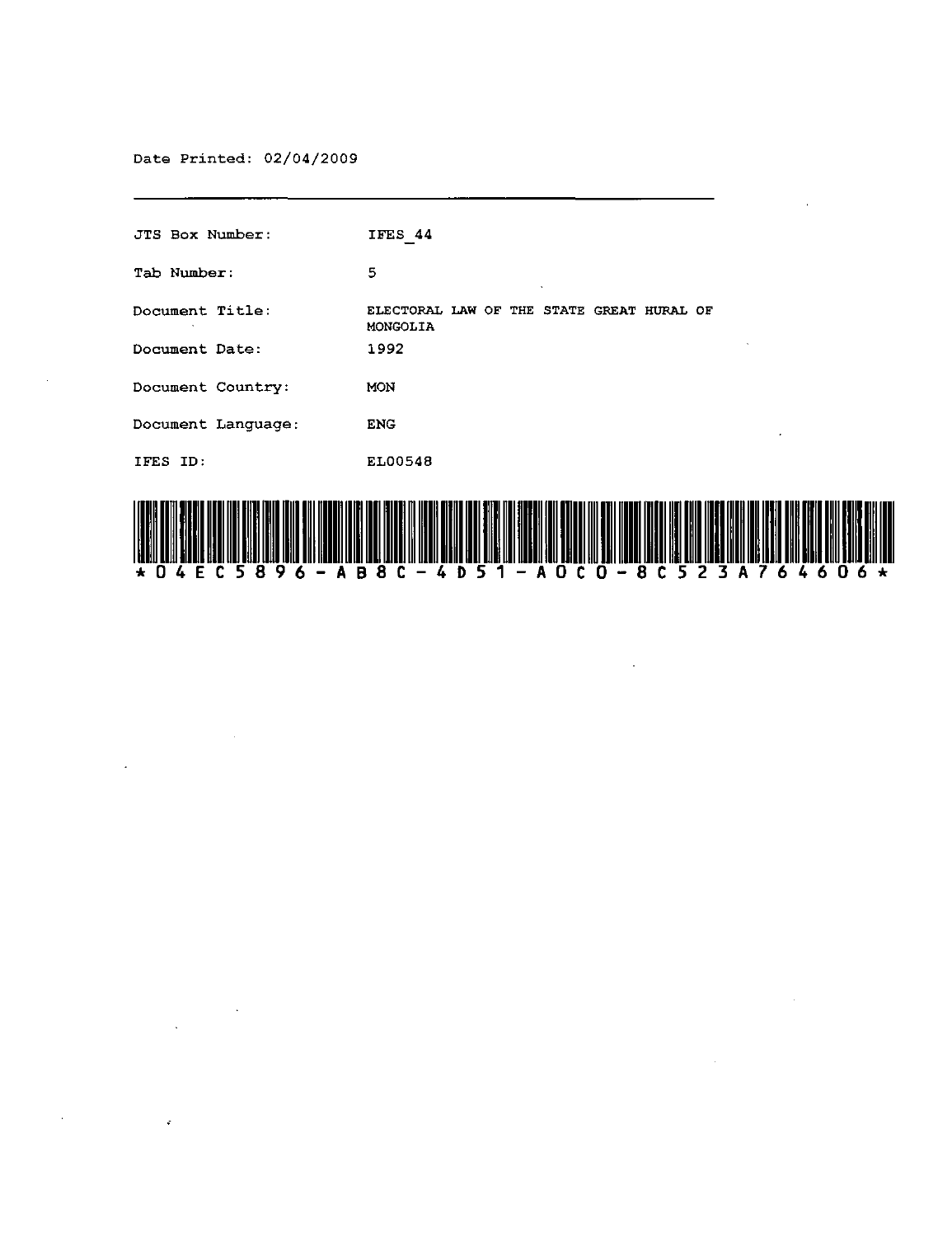law / MON | 1992 1002 / eng

Electoral Law of the State Great Hural of Mongolia

Chapter One

General Provisions

Article 1.

Basic Principies of Elections

1. In accordance with Article 21 of the Constitution of Mongolia members of the State Great Hural shall be elected by citizens qualified to vote on the basis of universal, free, direct suffrage by secret ballot.

2. Elections to the State Great Hural (hereafter "elections") shall be universal. Citizens of Mongolia residing in the country on the day of elections, who have reached the age of 18 irrespective of their nationality, ethnic origin, language, race, sex, social origin and status, property, occupation and post, religion, conviction and education shall have the right 10 vote, with the exception of persons who have been proved insane by the medical experts andlor court decisions, and those who are incarcerated.

Citizens of Mongolia who have reached the age of twenty five and are eligible to vote may be elected to the State Great Hural.

3. Elections shall be direct. An elector shall participate in the election without any representation and by personally casting his\her vote shall elect members of the State Great Hural.

4. An elector shall cast his\her vote by secret ballot. Any obstacles to the free expression of voter choice shall be prohibited.

Article 2.

Right of Nomination of Candidates to the State Great Hural

1. Parties or coalitions of parties ( hereafter - parties and coalitions ") officiaily registered before the announcement of the election shall have the right to nominate candidates for election to the State Great Hural.

2. The candidature of a member of a party shall not be nominated by ano!he; party. In case of violation of this provision the General Election Committee of the State Great Hural shall re:nove the name of the candidate from the list of candidates.

3. A citizens c! Mongolia shall have the right to put forward his\her candidacy for election to the State Great Hural provided that helshe obtained support of not less than 801 electors of histher constituency.

Article 3.

The Organ of the Preparation of Elections

1. Elections shall be conducted by election committees on the levels of the nation, districts and divisions,

2. The State central and local organs as well as officials shall participate in the preparation and conduct of elections within their competence.

#### Article 4.

Openness anu Transparency of the Preparatory Work

1. Preparatory work for the election of the State Great Hural shall be conducted openly. This proviston shall not affect the secret balloting by electors.

2. Press and information media under the state creans shall have the duty to promptly inform the public of the process of the preparation and results of the election.

3. The information and reports of the central ane local mass media shall be correct and objective.

#### Article 5.

Economic Guarantee of(thc Elect1bn:Activities ·:=--f·.·

1. The following election expenses shall be financed by the state budget:

a) expenses involved in producing certificates of electors, candidates and election officers of

F *Clifton Whitr Resource Center*  International Foundation for Election Systems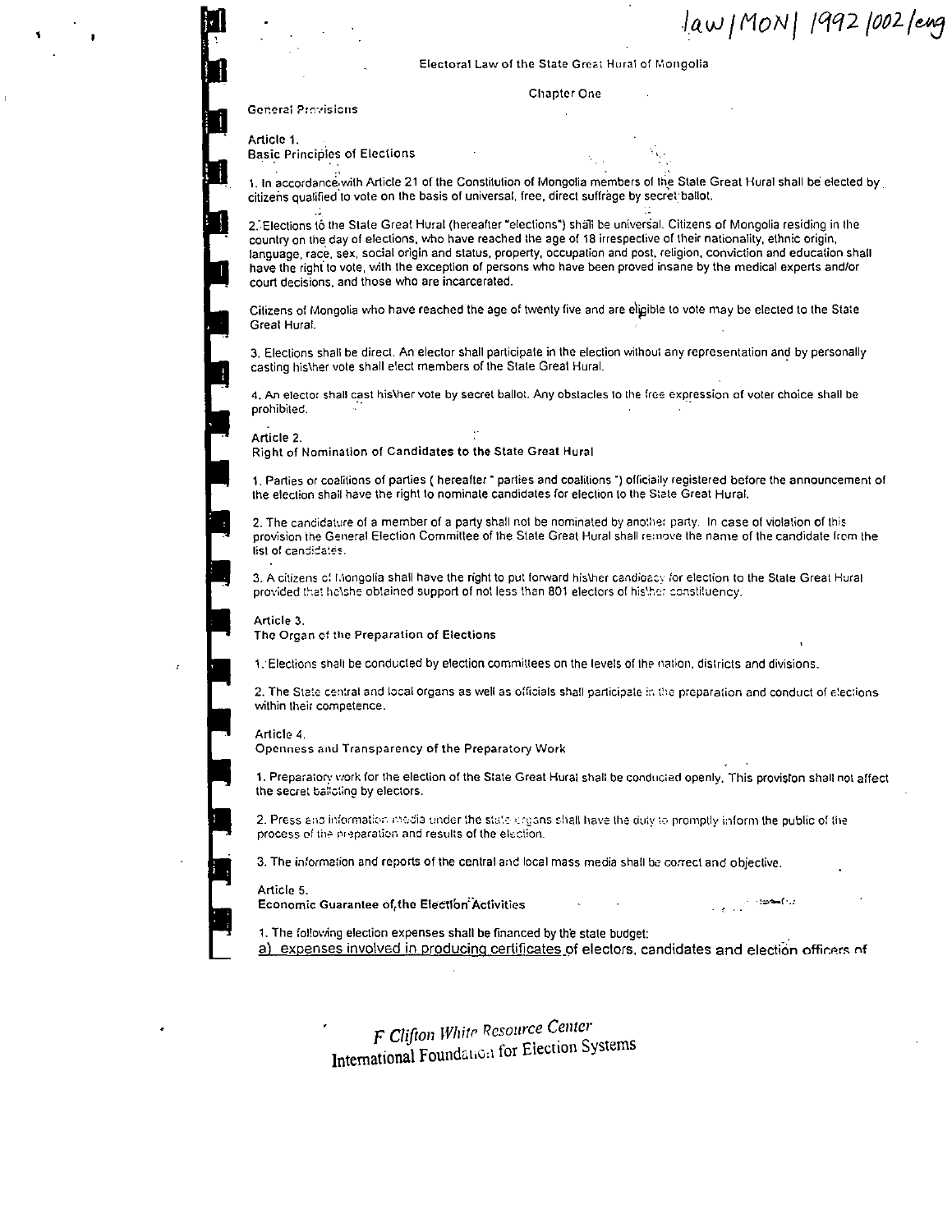# expenses of the election committees required for their stationary, postage communication, transportation and official trips:

c) other expenses authorized by the State Great Hural.

- 2. The amount of expenses to be financed from the state budget shall be determined by the State Great Hural.
- The Central and local state organs and institutions possessing state properties shall provide election committees  $\epsilon$ with working space and polling places free of charge.

Governors of administrative and territorial units concerned shall be responsible for providing the election district and division committees with working space, transport, communication and other necessary facilities.

5. Election expenses of the candidates of parties and coalitions shall be borne by the respective parties and coalitions. Independent candidates shall bear election expenses by themselves.

Parties, coalitions and independent candidates shall form an election fund and open an account with a bank and inform the General Election Committee of this action and announce it to the public. This account shall be credited with their own money and contributions from supporting organizations and individuals and transactions shall be made through the account.

Individuals and organizations may take only monetary contributions for the election purpose and shall transfer them to the account of the election fund of the parties, coalitions and independent candidates.

- Candidates are not allowed to receive, give and spend election contributions not through election fund account, as well as to receive contributions during the process of the preparation of the election (from the announcement to the end of the elections) from state budget organizations and institutions sharing state property (from the property belonging to the state), foreign enterprises, (including foreign partners of joint ventures), foreigners and stateless persons.
	- 6. After election day during the time of the review of election expenses, transactions of accounts of election funds of the parties, coalitions and independent candidates shall cease. The sum remained unspent on the election funds accounts of independent candidates after the completion of the election shall be collected for state revenue. The remainder of the contributions made by independent candidates to the common fund shall, however, he returned in proportion to all his\her expenses.
	- 7. The election fund shall be used to cover expenses involved in the campaigning of candidates, such as propaganda of candidates, organization of meetings, interviews, stationary work, postage, communication, transport and official trip of candidates, his/her associates and election officers of parties and coalitions, and to finance other expenses authorized by the General Election Committee.

The General Election Committee in consultation with the Ministry of Finance, shall approve the procedures of clearing election funds. Their expenditures and reporting.

- 8. Parties, coalitions and independent candidates shall forward to the General Election Committee the reports on spending of the election funds within one month after the complation of the election. The General Election Committee shall examine the reports and within three months after the completion of the election shall have published the results in the official gazette.
- 9. Contributions given, received and spent, and sums spent for purposes other than election expenses in violation of procedures described in para 6, 8 of this article as well as the sums remaining in the account of the election funds of the parties, coalitions and independent candidates who did not report on time, shall be collected for state revenue.
- 10. Parties represented at the State Great Hural shall be financially supported from the state budget according to the number of seats they hold. The amount of financing and the procedure therefore shall be determined by the State Great Hural.

# Article 6.

Legr! Guarantee for Ensuring Electoral Rights

- 1. The State Great Hural, Government, governors of administrative and territorial units within their competence shall supervise the observance of the electoral law and instructions. Candidates for election to the State Great Hural, their personal assistants and organizations and election officers of parties and coalitions shall be prohibited from participating in the supervision of the observance of electoral law and instructions but the state organs.
- 2. If a violation of the electoral law and instructions has criminal character, the person concerned shall bear responsibility specified in the criminal code.  $\mathcal{L}$  , and the state  $\sigma_{\rm{eff}}$   $\sigma$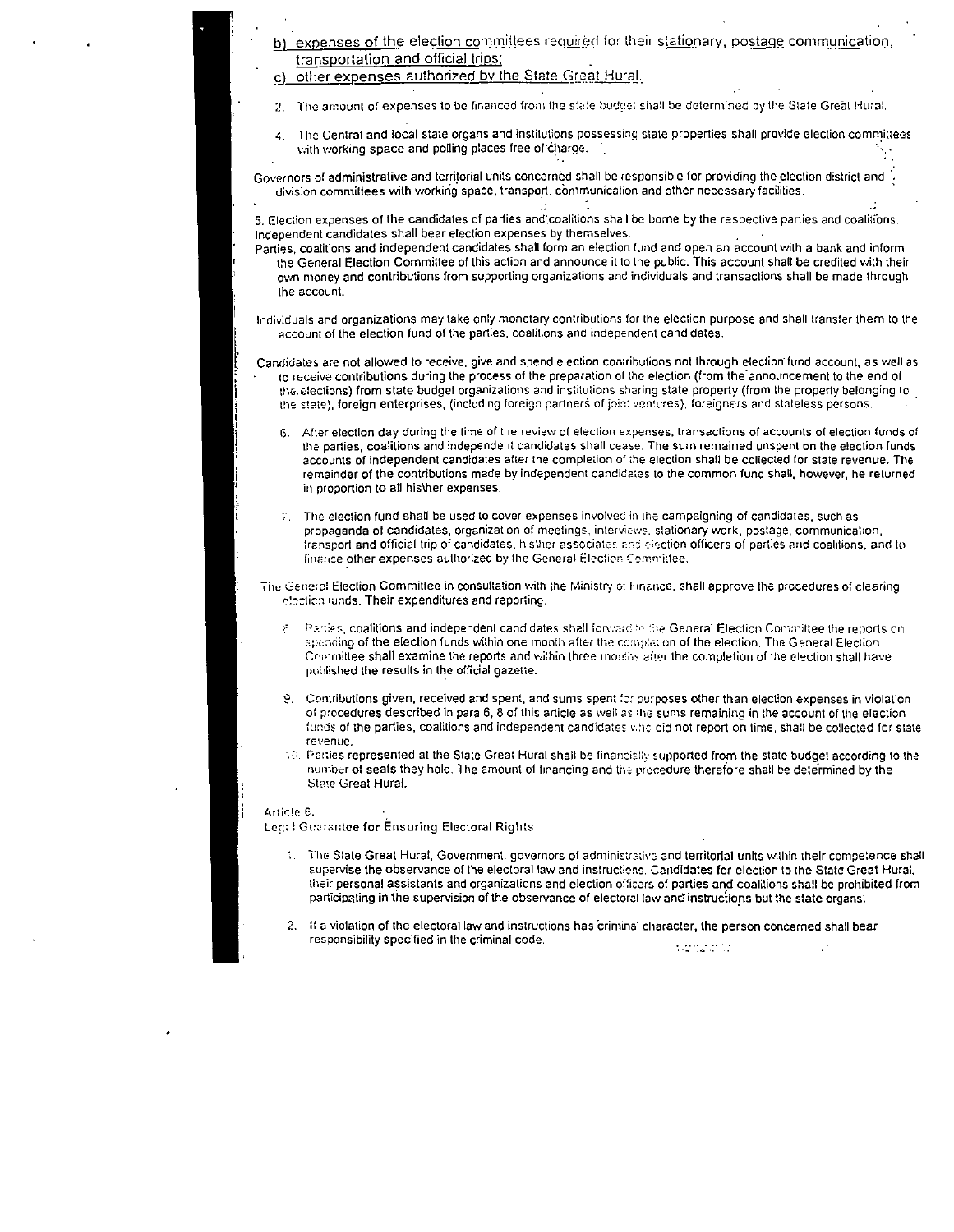|                       | З.         | In cases of intentionally impeding the exercise of the election rights of electors or the execution of duties by the<br>election committees and their members, violating the electoral law and instructions by way of calling the public for<br>the refusal to participate in the elections, misusing religious belief, participating in the elections on behalf of<br>others, buying votes by material incentives and other means linterforing deliberately with the counting of votes, if<br>they are not of criminal nature, the court shall issue fines up to 50,0 thousand tugrugs. 1<br>Officials whom fail to fulfill the duties prescribed in para 2 of article 3, and para 4, 5 of article 15 of this law, if nit<br>held responsible on disciplinary grounds, shall be fined up to 50.0 thousand tugrugs by court.<br>5. The distribution of the goods to electors with or without charge and the rendering of different services (exception<br>cultural) by candidates and their associates, parties, coalitions and their supporting organizations in order to gain<br>their votes, shall be prohibited. |
|-----------------------|------------|----------------------------------------------------------------------------------------------------------------------------------------------------------------------------------------------------------------------------------------------------------------------------------------------------------------------------------------------------------------------------------------------------------------------------------------------------------------------------------------------------------------------------------------------------------------------------------------------------------------------------------------------------------------------------------------------------------------------------------------------------------------------------------------------------------------------------------------------------------------------------------------------------------------------------------------------------------------------------------------------------------------------------------------------------------------------------------------------------------------------|
|                       |            | In cases where parties, coalition and organization violate this provision, the court shall impose fines between 2.000 and<br>5.000 tugrugs.                                                                                                                                                                                                                                                                                                                                                                                                                                                                                                                                                                                                                                                                                                                                                                                                                                                                                                                                                                          |
| <b>Chairman</b><br>Į. |            | 6. In cases of violating procedures described in para 12 of article 21 and para 3 of article 40 of this law by the<br>candidates, their personal assistants and election officers of parties and coalitions, such acts shall be demanded<br>to be ceased. If the violations continue, the court shall fine parties, or other organizations involved up to 250.0<br>thousand tugrugs, and individuals up to 50.0 thousand tugrugs. If a candidate is found quilty, the General<br>Election Committee shall have the right to remove his\her name from the list of candidates.                                                                                                                                                                                                                                                                                                                                                                                                                                                                                                                                         |
|                       | 7.         | In cases where the duties described in para 4 of article 5, para 3 of article 16, para 2 of article 31, and 2 of article<br>32 of this law have been violated by governors and heads of state budget organizations, if not to be held<br>responsible on disciplinary ground, those involved shall be fined up to 10.0 thousand tugrugs by court.<br>8. In cases where the provisions described in para 3, 4, 5 of article 21 of this law have been violated by the croans<br>of mass media, the court shall impose fines up to 250.0 thousand.                                                                                                                                                                                                                                                                                                                                                                                                                                                                                                                                                                       |
|                       | 9. I       | In cases where the provisions described in para 3 of article 30 of this law have been violated, if not of criminal<br>nature, those involved shall be fined up to 50.0 thousand tugrugs.                                                                                                                                                                                                                                                                                                                                                                                                                                                                                                                                                                                                                                                                                                                                                                                                                                                                                                                             |
|                       |            | 10. In cases where the provisions described in para 3 of article 14 and para 2 of article 37 of this law have been<br>violated by members of the election committees, the court shall impose fine up to 10.0 thousand tugrugs.                                                                                                                                                                                                                                                                                                                                                                                                                                                                                                                                                                                                                                                                                                                                                                                                                                                                                       |
|                       |            | Chapter Two<br>The Announcement of the Election, the Organization of the Electoral Districts and Divisions                                                                                                                                                                                                                                                                                                                                                                                                                                                                                                                                                                                                                                                                                                                                                                                                                                                                                                                                                                                                           |
|                       | Article 7. | <b>Announcement of the Election</b>                                                                                                                                                                                                                                                                                                                                                                                                                                                                                                                                                                                                                                                                                                                                                                                                                                                                                                                                                                                                                                                                                  |
|                       |            | 9. The State Great Hural shall fix and announce elections for the State Great Hural not less than 70 days before<br>the polling day.                                                                                                                                                                                                                                                                                                                                                                                                                                                                                                                                                                                                                                                                                                                                                                                                                                                                                                                                                                                 |
|                       |            | Polling shall not take place on a working day or a holiday.                                                                                                                                                                                                                                                                                                                                                                                                                                                                                                                                                                                                                                                                                                                                                                                                                                                                                                                                                                                                                                                          |
|                       | Anicie 8.  | The Organization of Electoral Districts                                                                                                                                                                                                                                                                                                                                                                                                                                                                                                                                                                                                                                                                                                                                                                                                                                                                                                                                                                                                                                                                              |
|                       | E.,        | Election shall be carried out based on single mandate districts.                                                                                                                                                                                                                                                                                                                                                                                                                                                                                                                                                                                                                                                                                                                                                                                                                                                                                                                                                                                                                                                     |
|                       |            | Election districts shall be set up 70 days prior to the election day depending on the number of the population in<br>aimags and capital city. Should the number of population in aimag be less than the state average for setting up a<br>district for election to the State Great Hural, the district may be set up through joining up sums of the adjoining<br>aimag.                                                                                                                                                                                                                                                                                                                                                                                                                                                                                                                                                                                                                                                                                                                                              |
|                       |            | If an administrative or territorial unit equated to almag has less population than the average required to elect a member<br>to the State Great Hural, it shall be included into a neighboring aimag to form one constituency.                                                                                                                                                                                                                                                                                                                                                                                                                                                                                                                                                                                                                                                                                                                                                                                                                                                                                       |
|                       | 3.         | The State Great Hural shall determine the numbers, territories of the centers of electoral districts,                                                                                                                                                                                                                                                                                                                                                                                                                                                                                                                                                                                                                                                                                                                                                                                                                                                                                                                                                                                                                |
|                       | Article 9. | Electoral Divisions and their Organization                                                                                                                                                                                                                                                                                                                                                                                                                                                                                                                                                                                                                                                                                                                                                                                                                                                                                                                                                                                                                                                                           |
|                       |            | 10. For the purpose of polling and counting, presidium members of the hurals of the representatives of the sum and<br>district citizens shall organize 65 days before the polling day election divisions and announce the number,<br>territories and center of the division. In extraordinary cases such as the migration of a large group of people, an<br>electoral division may be organized not less than 5 days before the election                                                                                                                                                                                                                                                                                                                                                                                                                                                                                                                                                                                                                                                                             |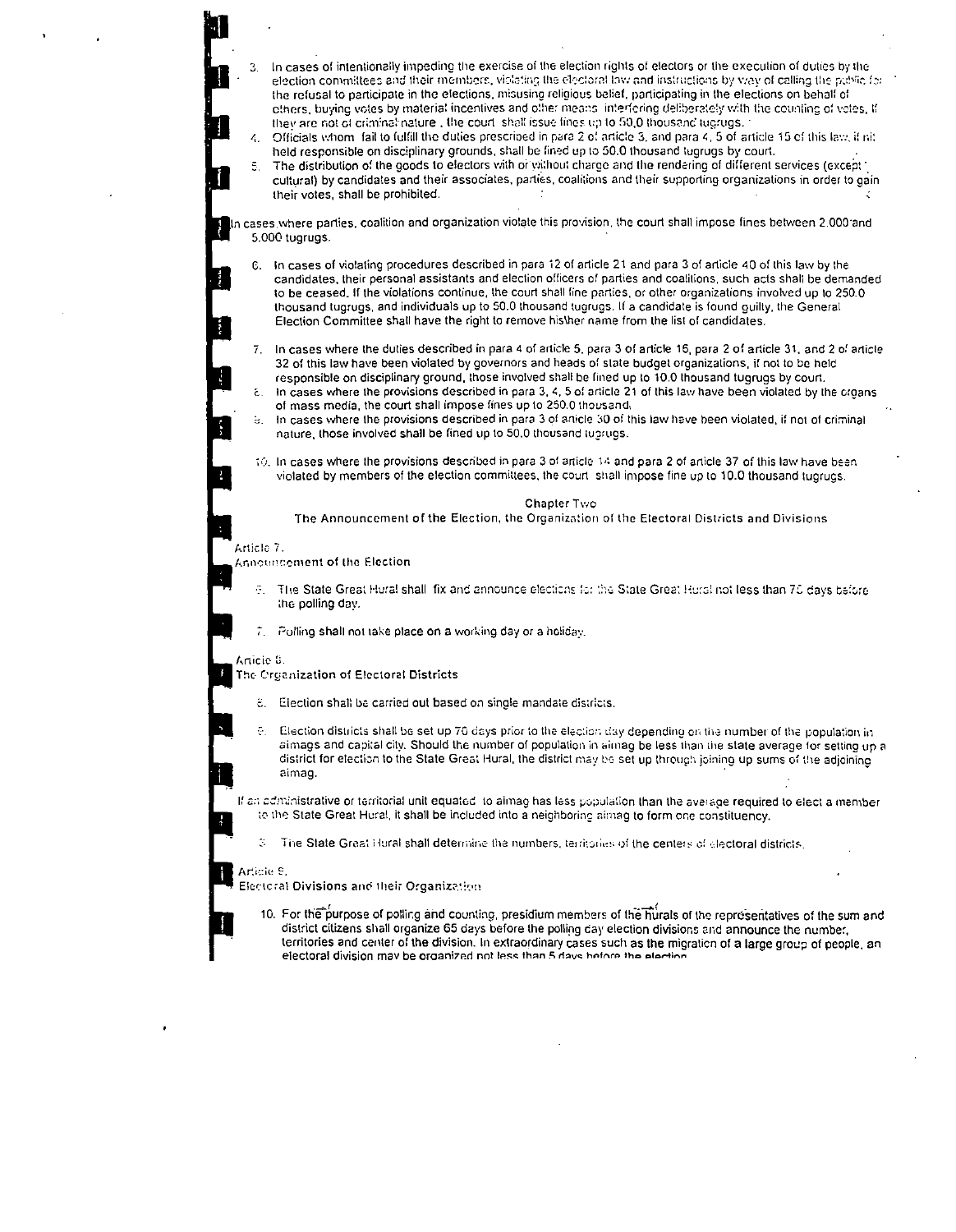# **Chapter Three** Election Organizations and their Powers

Article 10. Election Committees

- 12. In order to carry out the preparation and conducting the elections.
- d) the General Election Committee of the State Great Hural;
- e) electoral district committees;
- electoral division committees shall be set up respectively.  $\mathsf{n}$

Article 11.

The General Election Committee and its Powers

- 1. The General Election Committee of the State Great Hural (hereafter \* General Election Committee \*) shall be a permanent organ having duties to carry out elections for the State Great Hural and presidential elections.
- 2. The General Election Committee shall consist of a Chairman, a Secretary and members.
- The General Election Committee shall be appointed by the State Great Hural for a term of 5 years. The members of the General Election Committee shall serve on an ad-hoc basis and the Chairman and the Secretary shall be full-and part-time depending on the viorkload.
	- The Chairman, Secretary and members of the General Election Committee shall not be candidates for election to  $\overline{3}$ . the State Great Hura!

The Chairman, Secretary and members of the General Election Committee shall be prohibited from making propaganda for parties, coalitions and for any candidates.

- The General Election Committee shall exercise the following powers with regard to the preparation and implementation of elections;
- 1) to plan and organize the preparatory work for election;
- 2) to supervise the implementation of the election law and instructions, and ensure its stript observance;
- 3) to coordinate and guide the activities of other election committees;
- 4) to coordinate the activities of other relevant state organs on matters relating to clostings:
- 5) to interact with central organs of parties and coalitions which have announced their carticipation in the election on matters relating to elections and to supervise the activities of the organizations acting an behalf of respective parties and coalitions:
- 6) to examine and resolve complaints concerning the decisions of electoral district contrattees and other petitions. and disputes arising from he violation of the electoral law and instructions;
- 7) to distribute the budget of election expenses according to the authorized limits, supervise its spending and examine the reports on its execution and report to the State Great Hural;
- 8) to approve the forms and standard of election documents, issue methodical instruments and recommendations on the implementation of electoral faw and regulations and to print, distribute and collectate ballot papers;
- 9) to sum up the total results of the lelection, register members of the State Great Horn' and prepare the issue of recognizing their full powers, and submit their to the State Great Hural;
- 10) to organize the general election archives;

11) to make proposals on the interpretation of how to apply the electoral

law and instructions to the Supreme Court, or if necessary, to the State Great Hural: 12) to exercise other powers provided by law.

The General Election Committee shall organize on an ad-hoc basis a specials service of financial control headed 5. by one of its members. The service shall exercise the powers of state organs of financial organs of financial control and shall supervise the transactions of election expenses. If personnell shall also in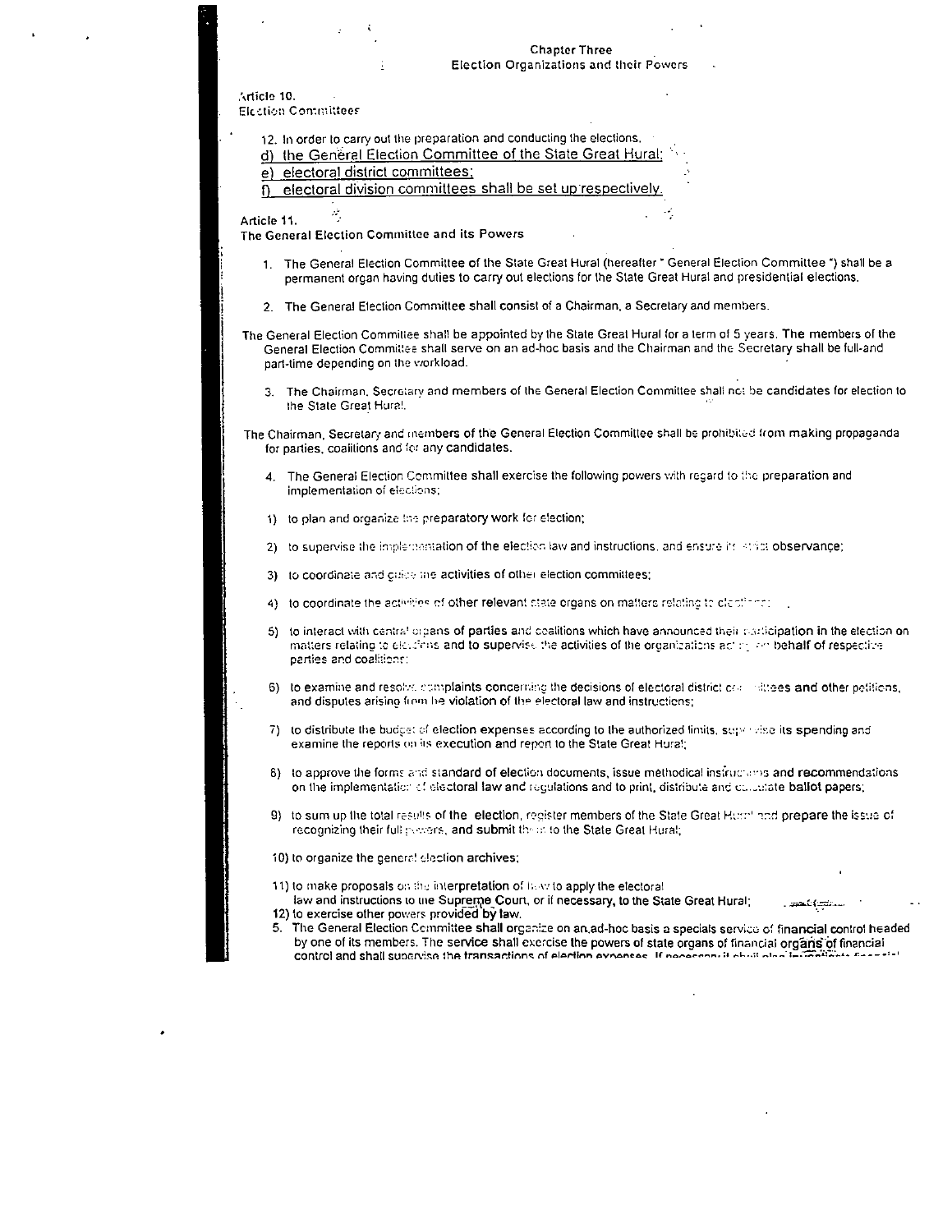| The service of financial control shall recruit expertise in the examination and investigation of matters, |
|-----------------------------------------------------------------------------------------------------------|
|-----------------------------------------------------------------------------------------------------------|

The General Election Committee on matters falling into its competence shall have the right to obtain necessary 6. reports and information from e!ection committees and other central and local state organs involved in the preparation and holding of elections, as well as from other relevant institutions, and to hear reports of officials concerned. It may also give orders and institutions on the matters relating to the implementation of law.

rticle 12. The electoral District Committee and its Powers

The General Election Committee shall form electoral district committees consisting of Chairman. Secretary and  $\mathbf{R}$ members and shall announce to the public 60 days. before the polling days.

The General Election Committee shall determine the number of members of electoral district committees, according to Ihe workload and representation capabilities.

- 2. The Chairman, Secretary and members of electoral district committees shall not be candidates for election to the State Great Hural in their constituency.
- 3. The Chairman, Secretary and members of electoral district committees shall be prohibited from making propaganda for any party, coalition and candidates.
- 4. Electoral District committees within their district shall exercise the following powers:
- 1) to plan and organize the preparatory work for elections:
- 2) to supervise the implementation of the election law and instructions, ensure its strict observance, and quide the activities of the electoral district sub·committees and division committees;
- 3) to coordinate the activities of other relevant state organs on their territories on matter relating to elections: 4) to interact \'Jith local organizations of parties and coalitions which have announced their participation in the election on matters relating 10 elections and to supervise and coordinate the activities of the organizations acting on behalf of respective parties and coalitions on the territories concerned;
- 5) to hear reports of heads of district sub-committees, division committees, leaders of parties and coalitions as well as heads of relevant state organs of the respective constituency, and take appropriate measures in connection with the preparation and holding of the election;
- $3)$  to examine and solve complaints over decisions of electoral district sub-committees, division committees and other petitions, and complaints over disputes arising from violation of the electoral law and requiations;
- 7) to sum up the results of the district election on the basis of the decisions of the district sub-committees and division committees on the polling and to forward it to the General Election Committee and inform the public;
- 8) to organize re-polling and conducting re-elections;
- 9) to lile and transfer election documents according to the procedure established by the General Election Committee:
- 10) to exercise other powers provided by law, to fulfill the orders and instructions given by the Central Election Committee.

Article 13.

District Sub·Committees, and their Powers

1. Electoral district committee shall set up district sub-committees consisting of a Chairman, Secretary and up to 5 members, and make the decisions known to the public 55 days before the polling day.

Article 14.

Electoral Division Committees and their Powers "

1. Electoral division committees shall be set up with a Chairman. Secretary and members by the presidium members of the Hura!s of the representatives of citizens of sums and districts and made known to the public 50 days before the polling day. The contract of the contract of the contract of the contract of the contract of the contract of the contract of the contract of the contract of the contract of the contract of the contract of the contract of t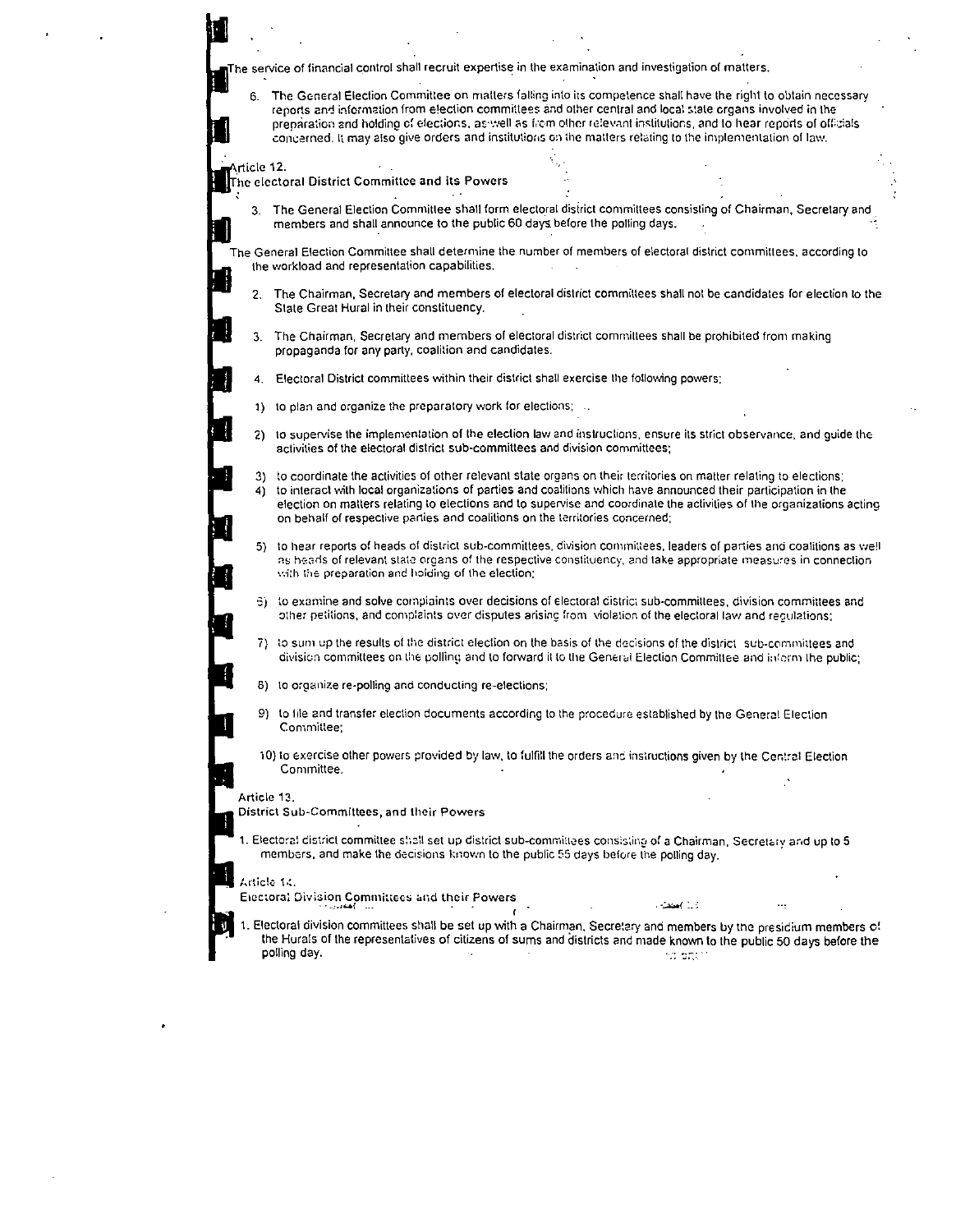2. The Chairman, Secretary anf members of the electoral division committees shall not be candidates for election to the State Great Hural in their districts.

II

**UI** 

II

**U**I

**U** 

**UI** 

**JI** 

II

I'

I

I

I

- .3. The Chairman, Secretary anf members of the electoral division committees shall be prohibited from making propaganda for any party, coalition and candidates.
- 4. Electoral division committees shall exercise the followiing powers and obligations:
- 1) to inform the voters of the committee's address, its work schedule, polling date and voting time:
- 2) to distribute elections certificates;
- 3) to transfer elector's certificate and register newly arrived electors:
- $4)$  to exemine the list of electors within its division;
- 5) to prepare and organize polling stations, ballot papers, and polling boxes;
- 6) to produce polling results and transmit them to the district sub-committee;
- 7) to file and transfer to the district sub-committee the election documents according to the procedure established by the General Election Committee;
- 8) to decide petitions and complaints filed on matters of the election and transmit them to the organs concerned;
- 9) to exercise other powers provided by law, and fulfill orders and instructions given by the electoral district committee.

#### Article 15.

Organizational Principles of Election Committees

1. Election Committees shall discuss mattlers relating to their full powers at their meetings and take deciSions by the majority of votes of their members, and adopt resolutions. The presence of at least two thirds of members shall make a quorum.

The Chairman of the Central and Dislrict election committees shall issue ordinances on administrative matters.

- 2. Electoral district committees, sub-committees and division committees depending on the need and financial capability may temporarily release their members from their main duties.
- 3. In case other than provided by law, complaints may be made to the district committee on decisions of the electoral civision commitee and district sub-committee, and to the General Election Committee on the dicisions of the electoral distric: committee. Complaints shall be considered and replied within 10 working days from the date of their receipt.
- 4. Election committees shall have the right to make demands on state organs, parties and other public organizations as well as officials, in connection with the preparation and holding of the election. Those organizations and officials receiving the demands shall resolve the problem and report back within 5 working days.
- 5. State and public organizations, as well as officials of the respective territories, shall have the duty to abide by the decisions taken by the election committees in accordance with their powers.

### Chaptcr Four **Voter Lists**

Article 1G. Voter lists

- 1. Voter lists shall be producec by Each electoral divisions and the number of voters shall be drawn up in the district sub- I committees and Commitces.
- 2. The voter list shall record the voter's first and family names, age, home address and numbers on the national passport and its registration of all the voters permanently or temporarily residing in the respective constituencies at a time cf the compilation of the list. The names of voters shall be written in alphabetical order. Each voter shall be registered in onc I:s:'
- 3. Governers of sum, districts, bags and horoos shall register the vaters residing in their territories by the forms approved by the General Election Committee in two copies and transmit them to the electoral division committee 50 days before polling day.
- Presiding officers of police, hospitals, rest houses and sanatoria shall be obligated to transfer the necessary information to facilitate the compilation of the list of vCters.
- 4. Electoral division committees shall compile the list of voters according to the forms approved by the General Election Committee in two copies (not less than 45 days before polling day) These electoral division committees shall display the copy signed by the Chairman of the division for the information of the public not less than 15 days before polaing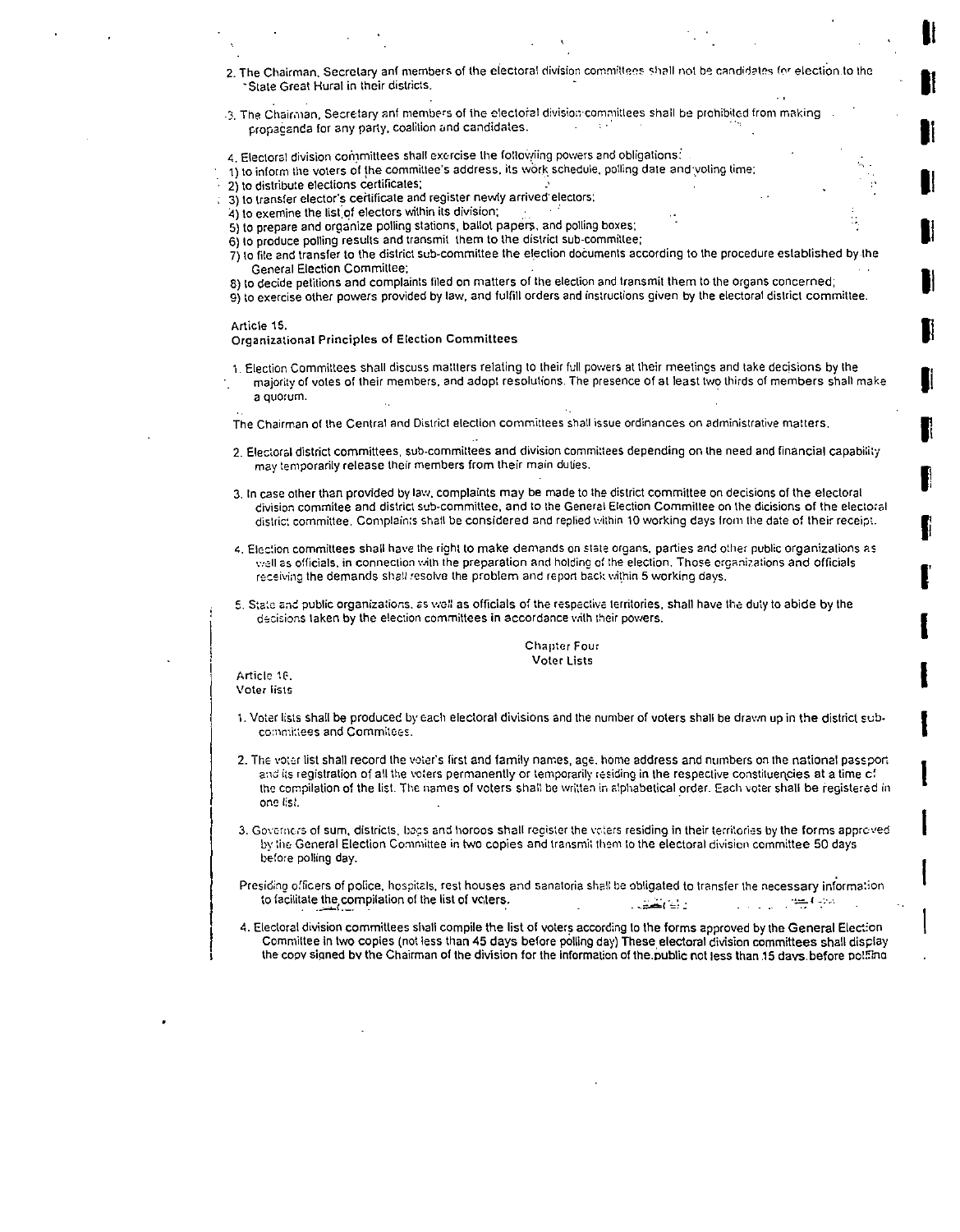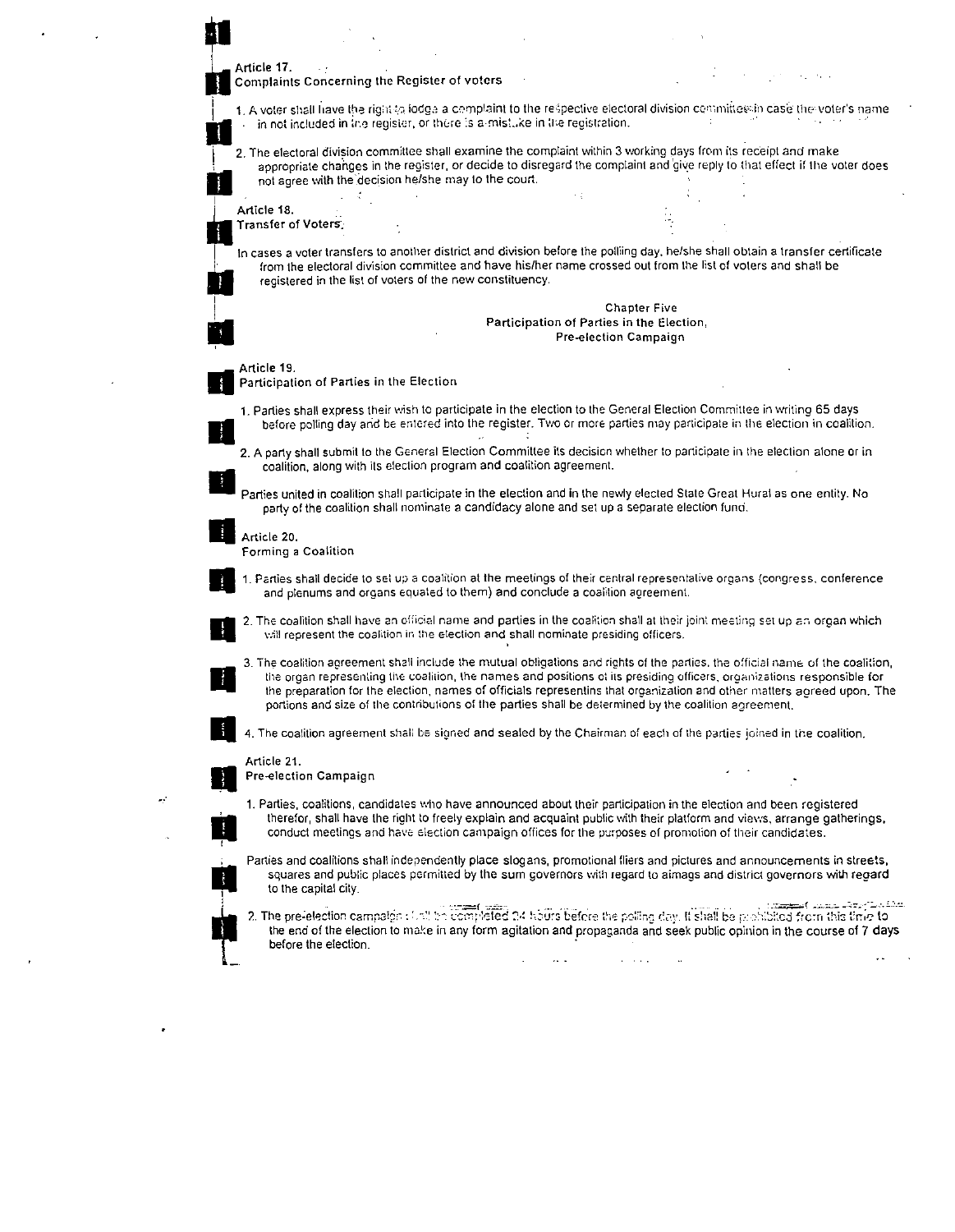- 3. The Mongolian State Radio and Television shall equally treat each party, coalition, and independent candidates contesting in the same constituency in terms of free service, duration and opportunities of conducting agitation and propagando by parties, coalitions und incoperiounts.
- 1. If campaigning through State Radio and Television at hours often than estabilished by the General Election Committee parties, coalitions and independent candidates concerned shall pay foll the service.
- 5. It shall be prohibited to conduct propogands of any single party, coalition, or candidate through broadcasting, TV. newspapers or magazines not affiliated with political parties, in spite of the form of property thereof.
- 6. It shall be prohibited to engage in propoganda calling to refuse participation in the election or for any action that violates the election law, and to misuse religious belief and traditions for election propaganda.

Chapter Six. Nomination of Candidates and Registration

Article 22. Nomination

- 1. The nomination of candidates shall start 15 days after the announcement of the election and be completed within 20 davs.
- 2. A person shall nominate his/her candidacy in one constituency or the nomination shall be recognized only in one constituency.
- 3. In accordance with article 26 of this law a person who has entered candidates' register and obtained a certificate shall be regarded as a candidate.

Article 23.

Nomination of Candidates by Parties and Coalitions

- 1. The central organs of parties and coalitions shall nominate candidates not fxceeding the number of deputies to be elected from the respective constituency.
- In the nomination of candidates, the opinion of the local organization of the party shall be taken into account and supportens whall participate.
- 2. Parties and coalitions shall forward to the electoral district committees decisions on the nomination of candidates for election to the State Great Hural along with the written consents of each candidate and their bio-data produced according to the standard established by the General. Election Committee

Article 24.

Nemination of Enependent Candidacy

- 1, Independent candidates shall have registered with the district committee a collection of signatures of electorsupponers increatier "supporters") described in article 2 of this law, in aduptdance with the torms establisheed by the General Election Committee.
- Voters and Supporters of each sum of a particular almag election district and of each election district of the capital city shall be reconcented.
- 2. The supporters of candidates shall be citizens registered in the list of electors as qualified to vote. The supporters' names, numbers of national passports and their registration, and addresses shall be written in the form and signed.
- 3. An independent candidate shall transmit the form signed by their supporters to the electoral district committee along with the bic-data and the statement on his/her nomination produced all carding to the standard established by the General Heation Committee.
- 4. The electoral district committee or its sub-committee shall verify the correctness of the signatures of the supporters of the candidates with the citizens' documents and the registration of the addresses, and, if necessary, shall interview the supporters. In caes of forged signatures, the electoral district committee shall cancel the candidacy of the person concerned.  $\left\langle \right\rangle$  $-1$  $-1$

Article 25. Candidate's Deposit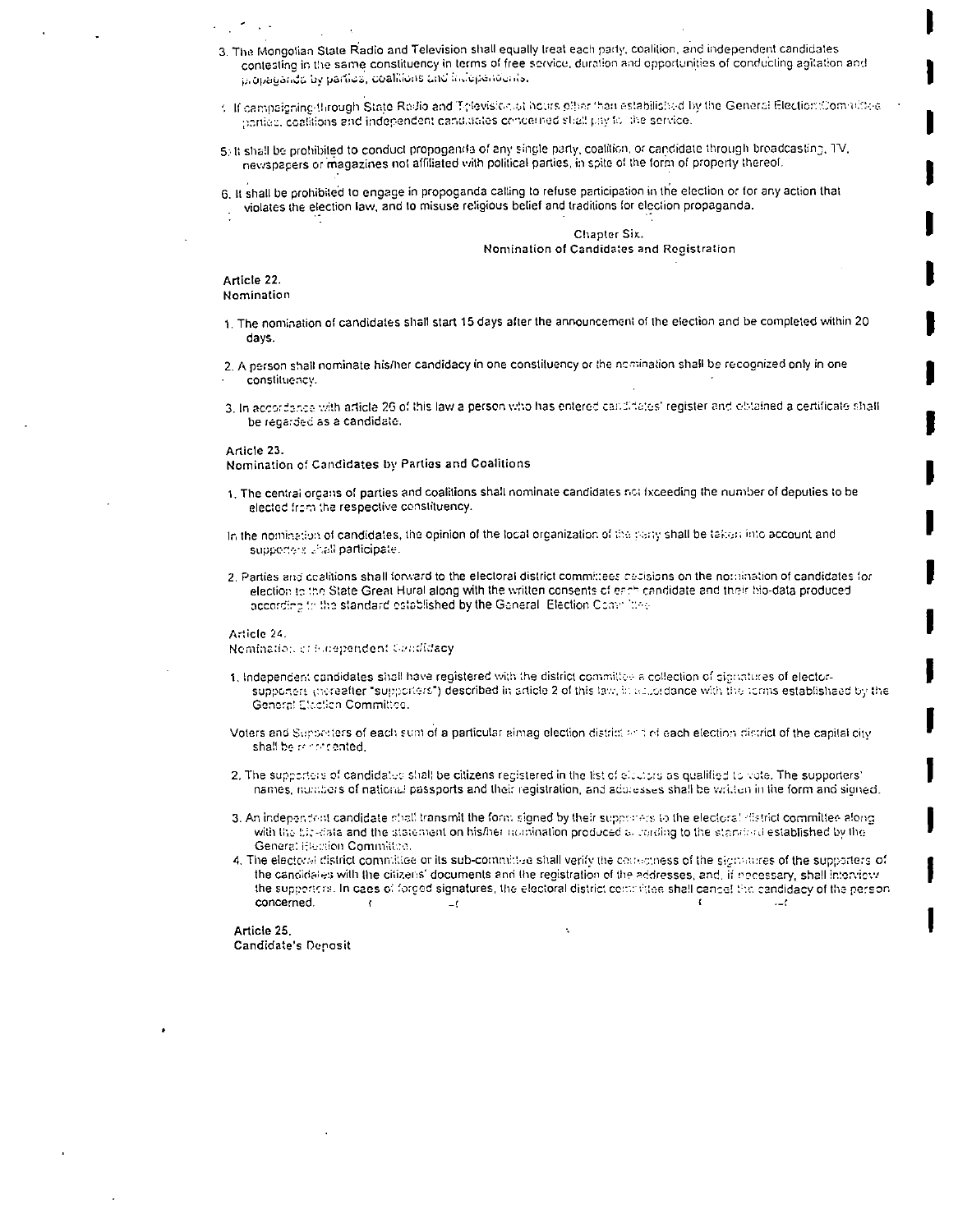deposit shall be returned: If the candidate has not baan elected but obtained votes not less than the average belonging to each candidate of the respective constituency, half of the deposit shall be returned.

Article 26. de Registation of Candidates

1. The electoral district committee shall register candidates of parties, coalitions as well as independent candidates and<br>Its issue certificates within 45 days after the announcement of the election.

In so doing, the district committee shall verify the correctness of the documents transmitted by parties, coalitions and independent candidates and whether the nominations have been done in conformity with the law and regulations.

2. The electoral district committee shall take decisions on the registration of candidates and forward them to the General Election Committee. After the completion of the registration of candidates, the electoral district committees and the General Election Committee shall compile the list of all candidates by each district and the nation, and inform the<br>public within 3 and 6 working days respectively.

## Article 27.

• Revoking the Nomination, Candidate's Refusal

•

1. Candidates shall have the right to refuse a nomination. Parties and coallitions shall also have the right to withdraw their candidates and replace them by others. The candidates, the parties and coalitions shall immediately inform the electoral district committee of these decisions.

2. The General Election Committee shall inform the public of the withdrawal of their candidates at least 21 days before. polling day, they shall have no right to nominate other persons in place of the withdrawn candidates.

## Article 28.

. The Re-Nomination of Candidates

In case of the death of candidate or the withdrawal of the a candidate by the parties and coalitions, in accordance with article 27 of this law the parties and coalitions concerned may nominate another person and have him/ article 27 of this law the parties and coalitions concerned may nominate another person and have him/her registered

Assistance to the Candidates

1. Election officers and organizations of the parties and coalitions shall assist the candidates in meeting the electors, propagandizing their election programs and general campaigning. Independent candidates may have pers propagandizing their election programs and general campaigning. Independent candidates may have personal

- district committee and obtain certificates.
- 3. Election officers and organizations of the parties and coalitions and personal assistants of the candidates shall not be members of any election committees.

# • AI1icle 30.

Guarantees for the Activities of the Candidates

1. Candidates of the parties and coalitions and independent candidates shall have the right to explain their election programs freely, express their view-points and publicize their policies through the press and information media. They also have the right to obtain necessary information and reference materials from the relevant organs of the election programs freely, express their view-points and publicize the also have the right to obtain necessary information and redistrict, according to the appropriate order and procedure.<br>
2. It shall be forbidden to arraign, arres

2. It shall be forbidden to arraign, arrest, detain candidates, to impose through court administrative penalties, conduct searches of their residences, offices and physical search without the consent of the electoral district committee. It shall be forbidden to have candidates removed from their jobs by the administration of their workplace.

 $\sim$   $\sim$   $\sim$ ل المستخرجين بن المستخرجين بن المستخرجين المستخرجين المستخرجين المستخرجين المستخرجين المستخدمين المستخدمين الم<br>يستخدم المستخدمين المستخدمين المستخدمين المستخدمين المستخدمين المستخدمين المستخدمين المستخدمين المستخدمين المس

4. The administration of the candidates' work place shall relieve the candidate from his/her.main duties, according to law and regulations and render assistance to his/her.work?in the constituent?wei::00:10:12222222222222222222222222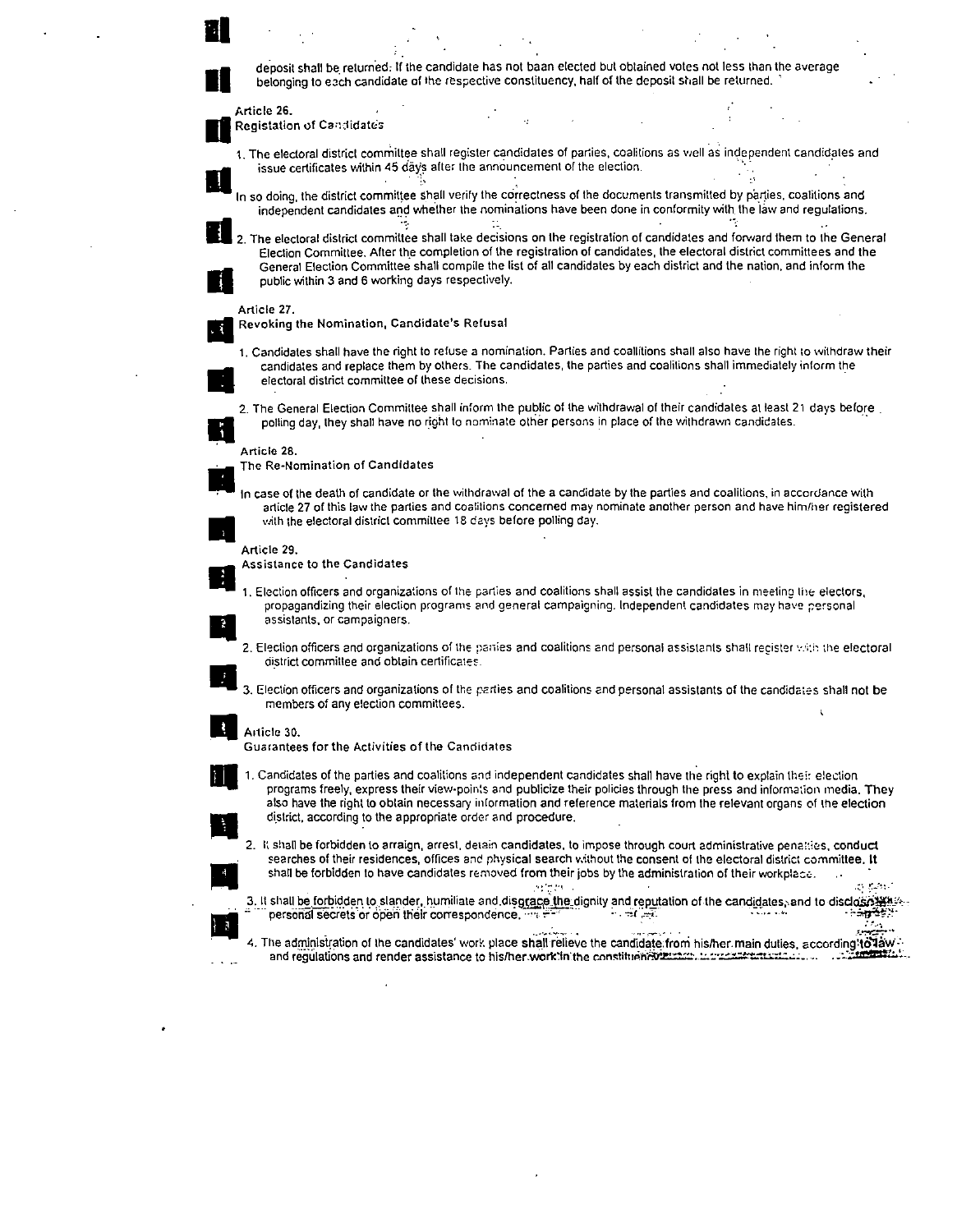1. Candidates for election to the State Great Hural may have meeting with the electors up to 24 hours before voting.

2. The governors of the respective adsministrative territorial units shall have the duty to render all possible assistance to the candidates in their meeting vith the electors.

Chapter Seven.

Polling, Results of the Eiection and Registration of inembers Of the State Great Hural

| Article 32. |  |  |
|-------------|--|--|
| Polling     |  |  |
|             |  |  |
|             |  |  |

- 1. Polling shall be carried out at designated places from 07 o'clock till 22 o'clock. The electoral devision committee shall announce to the public the polling day, hours and places 14 days before election days.
- 2. The governers of the respective sums and district under their jurisdiction shall be responsible for the preparation of special premises with polling booths and boxes, and sufficient numbers of rooms for secret balloting.

Article 33. **Ballot Papers** 

- 1. The ballot paper shall be the basic document for expressing the votesd of the electors and compiling the result of the election.
- 2. The ballot papers shall be printed according to the standard approved by the General Election Committee and shall be transmitted by the same committee to the electoral district committees. The electoral district committees shall transfer the ballots through their sub- committees to the electoral division committees 5 days before polling day.
- 3. Surnames and names of candidates on ballot papers shall be followed by the name of the party or coalition they are affiliated vith, and printed. The precedence of the parties and coalitions shall be determined by the order in which the political parties were registered with the Supreme Court.
- The precedence of the coalitions shall be established by the order of the party, which, of the parties joined in coalition, was the first to be registered with the Supreme Court.
- The names of the independent candidates shall be printed after the candidates of the parties and coalitions in the order which they were registered.
- 4. The ballot naper shall be signed and sealed by the Chairman and Secretary of the respective division committees

Sallot paper valitout signatures and seals shall not be used.

Article 34. Organization of Polling

- 1. At 7 a.m of the polling day the staff of the electoral division committee in the presence of the representativesof electors shall check and seal all the poll boxes and begin bolling.
- Observers nominated by the parties, coalitions and independent candidates as well as representatives of electors and press and information media may attend the opening.
- 2. The Observers shall register with electoral district controllee or sub-committee and secure certificates. The observers shall have the right to watch only from the outside if polling, counting the votes and compiling the results are being done in conformity with the election law and requistions, and shall not interfere in the work of the election consinitiess. The participation of foreign observers shall be decided by the General Election Committee in consultation with the organs of external relations.
- 5. The electors division connulate shall collate the conflicate and national passport of the voter with the electoral recipier and deliver ballot paper to each elector,
- The name of reperson who transferred from other constituency during the polling shall be added to the lefectoral register. and given ballot paper on the basis of his/her election certificate, national passport and other document euated to the latter and transfer certificate.
- 4. The delivery of the ballot paper shall be marked on the list of voters and the polling shall be recorded on the elector's certificate and sealed by the electoral division committee.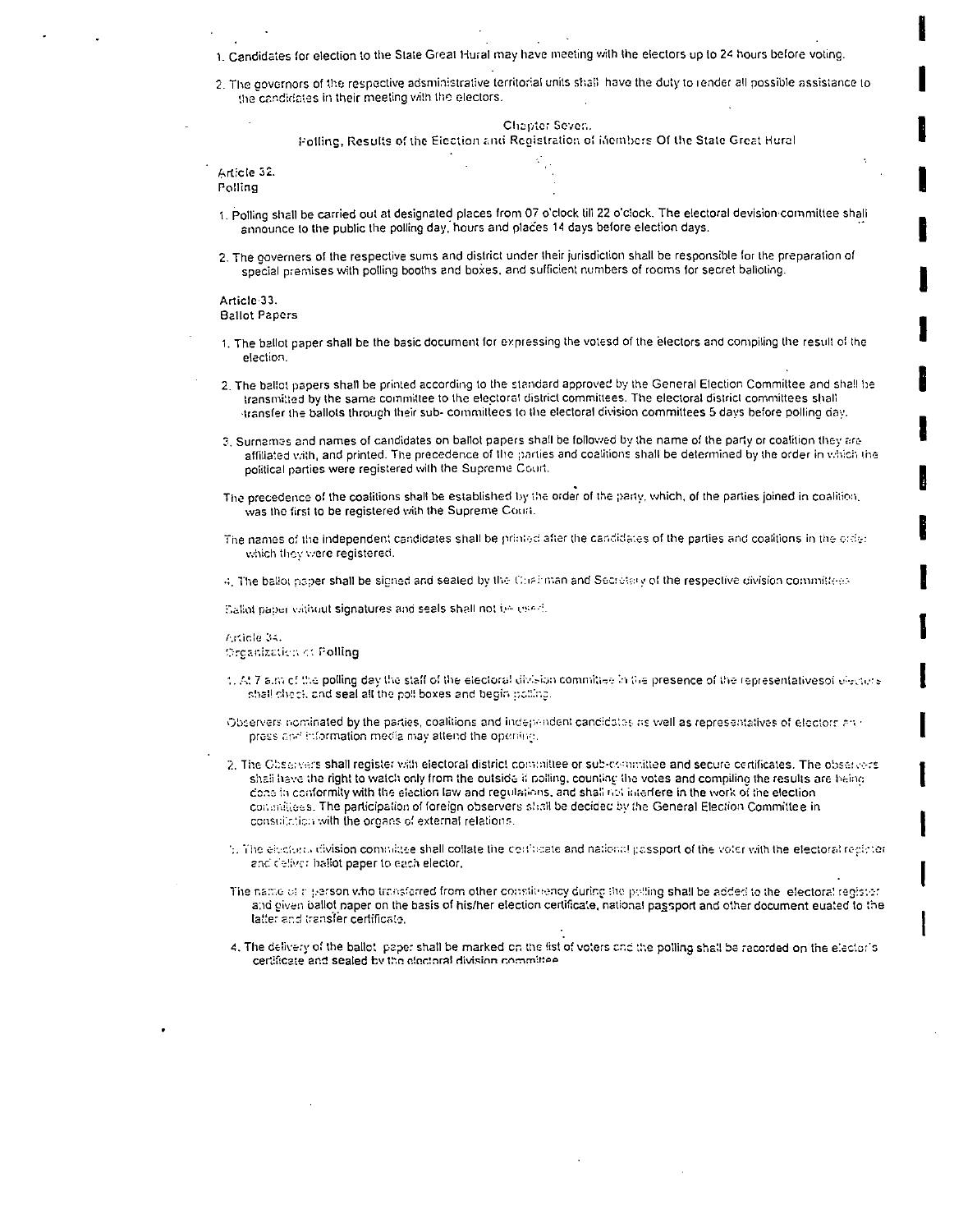II<br>II 2. The results of the election shall be compiled using only the ballol papers.<br>II 2. A candidate shall be deemed to have been elected to the State Great Hural should be/she obtain the majority of vo  $3.$  A candidate sha!l be deemed to have been elected to the State Great Hural should he/she obtain the majority of votes in a particular district, provided that the majority of 25 per cent or inore votes is ensured.

Should no candidate obtain 25 per cent or more votes, two candidates who have obtained the majority of votes shall be left in the ballot-paper, and voting shall be carried out again. Second voting shall be carried out according to the II procedure provided in article 40, para 2 of this law. Should no candidate obtain 25 per cent or more votes during the second voting, new election shall be conducted.<br>4. Second voting shall be carried out within 14 days second voting, new election shall be conducted.

ية المراجعة.<br>5. The electoral district committee shall register those who have been elected members of the State Great Hurat and issue temporary certificates.

II, 6. The electorat district committee shaH produce the result of the election within 3 days and discuss at its meeting and inform the Central Election Committee within 2 days.

> Article 39. Summing up the Results of the Election and Information

1. The General Election Committee on the basis of the decisions of the electoral district committees shall produce the result of the election by each electoral district, candidates and parties and coalitions.

2. The General Election Committee shall inform and present to the President the number of seats obtained by the parties and the list of the members selected to the State Great Hural within 15 days after the completion of the election and make it known to the public.

Chapter Eight

Invalidation of POlling and Election, Re-polling and Re-election, By- election

# Article 40

Invalidation of Polling in Election Division, Re-polling

- 1. The electoral division committee shall regard the polling in the electoral division invalid in the folloving cases.
- a) polling was held at a place other than that was announced, or under the circumstances other than calamities such as fire, flood and other jistifiable conditions, or vote was taken on a day ether than that was announced except by sealed vote taken from a transferred elector.

b) the loss of a polling box after the start of the polling, or the opening of a polling box before the set time:

c) any actions of a violence and pressure on the members of election committees or voters that altered votes (y the result of the election:

d) if members of election committees and officials of other organizations (violated the election law) by abusing their official position or cheating, and this action has seriously affected the elction results.

2. In case of invalidation of polling within 7 days after the decision of the electoral district committee, re-polling shall take place. The decision shall indicate the re-polling shall take place. The decision to hold re-polling shall be made by the electoral district committee. The decision shall indicate the rolling place and date. The re-rolling may be held on a working day. If the polling was canceled in a whole division the electors of the division concerned will vote again. If the votes of a particular ballot box were canceled those electors who put their ballot papers in that box shall participate in the re-polling.

3. Agitation and propaganda shall be prohibited until the completion of re-polling.

Article 41.

Invalidation of the Election in the District, Re-election

.: اعتصد من التحصيل التي يستطيع المستطيع التي يستطيع التي يستطيع التي يستطيع التي يستطيع التي يستطيع التي يستط<br>The General Election Committee shall regard the elector invalid in the following cases:

a) 50 per cent of all the eligible electors of the district did not participate in the election;:"

b) the result of the district election was seriously affected by invalidation of the re-mailing held in accordance with adicle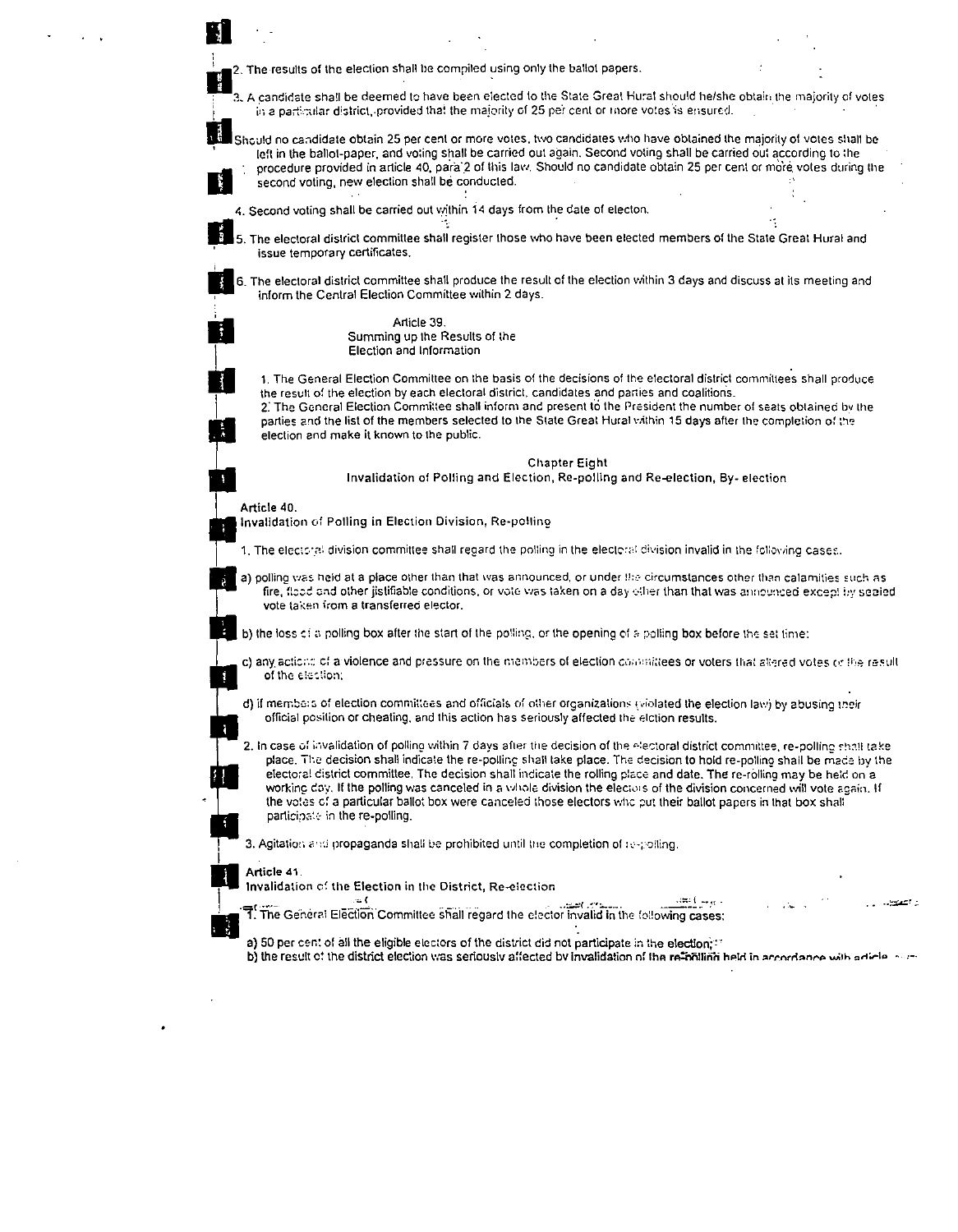## Casting of Votes

- 1. The elector shall ceme to the polling station and cast his/her vote in person. However, at the request of an elector who is unable to come to polling station for reasons of health or other justifiable reasons, not less than two members of the electoral divisitin com , iftee slight isit l:im/her and have his/her vote in a sealed box.
- If an elector has to move to another olace temporarly within the period-between the distribution of ballot papers to the electoral division and the end of the polling, he/ she may come to the electoral division committee and cast his/her vote on the ballot paper, and leave it in the sealed envelope. The electoral division committee shall strictly keep the secretary of the sealed vole of the elector.
- 2. Elector shall recive a ballot-paper, proceed to the pollig booth and circle the ordinal number of one candidate only whom he/she should wish to elect from the list of candidates provided in the ballot-paper, and put the latter into the ballot-box.
- 3. If an elector in expressing his/her vote erroneously marked the ballot paper, he/she may return the ballot paper 10 the division committee before placing il into the poll box, and take another ballot paper.

The electoral committee shall keep the returning ballot paper and this shall be duly recorded.

- 4. The elector shall be alone in the polling booth. However, an elector who is unable to mark his/her vOle by himself/herself may be assisted by hislher trusted person. However, election officers of the parties, coalitions and personal assistants of independent candidates or members of election committees and observers shall not be allowed to assist in this case.
- 5. In order to avoid any confusion'and mistakes such as putting more ballot papers or other papers in the poll box electoral division committee shall supervise the polling without infringing the principle of secrecy of the ballot.
- 6. In case of the need to hold re-polling, the electoral division committee shall number the poll-boxes by sections of elector voting lists and have the ballot papers inserted accordingly.

#### Article 36,

Cancellation of Ballot Papers

In the following cases ballo: papers shall be canceled:

- 1) the vote was with papers ether than the approved standard.
- 2) an absence of the signatures of the Chairman, Secrelary and the seal of the respective electoral division committee; 3) no name has been circles or names li.sve been circled in excess of the mandate, or any mark other tilen the one
- provided in this law, has been made. 4) names of all candidates are crossed cut;
- 
- 5) marks put more the names of the candidates are altered.

# Article 37.

Counting Votes

1. The counting of votes shall start  $\vert$  at 10 p.m. and be open to scrutiny.

- Observers and representatives of the electors and the press and information media may be present during the counting of votes.
- 2. At 10 p.m. the electoral division committee shall announce the start of the counting of votes and sea! up the ballot papers remained undelivered and open the poll boxes. It is forbidden to open the poll box before this time, or to have break-:ime during the counting.
- 3. The electoral division committee on the basis of the list of electors ahell count and compile the tetal number of the electors of the respective constituency, the number of electors who have received ballot papers, the number of valid and invalid ballot papers taken out of the boxes and the number of votes given in favor of each candidate.
- 4. The elecyoral division committee shall discuss at its meeting the results of the counting of votes and take its decision. The decision shall be immediately forwarded to the electoral district sub-committee, if there is on sub-committee, to lhe district committee.

#### Article 38.

Results of Polling in the Constituency, of Members of the State Great Hural